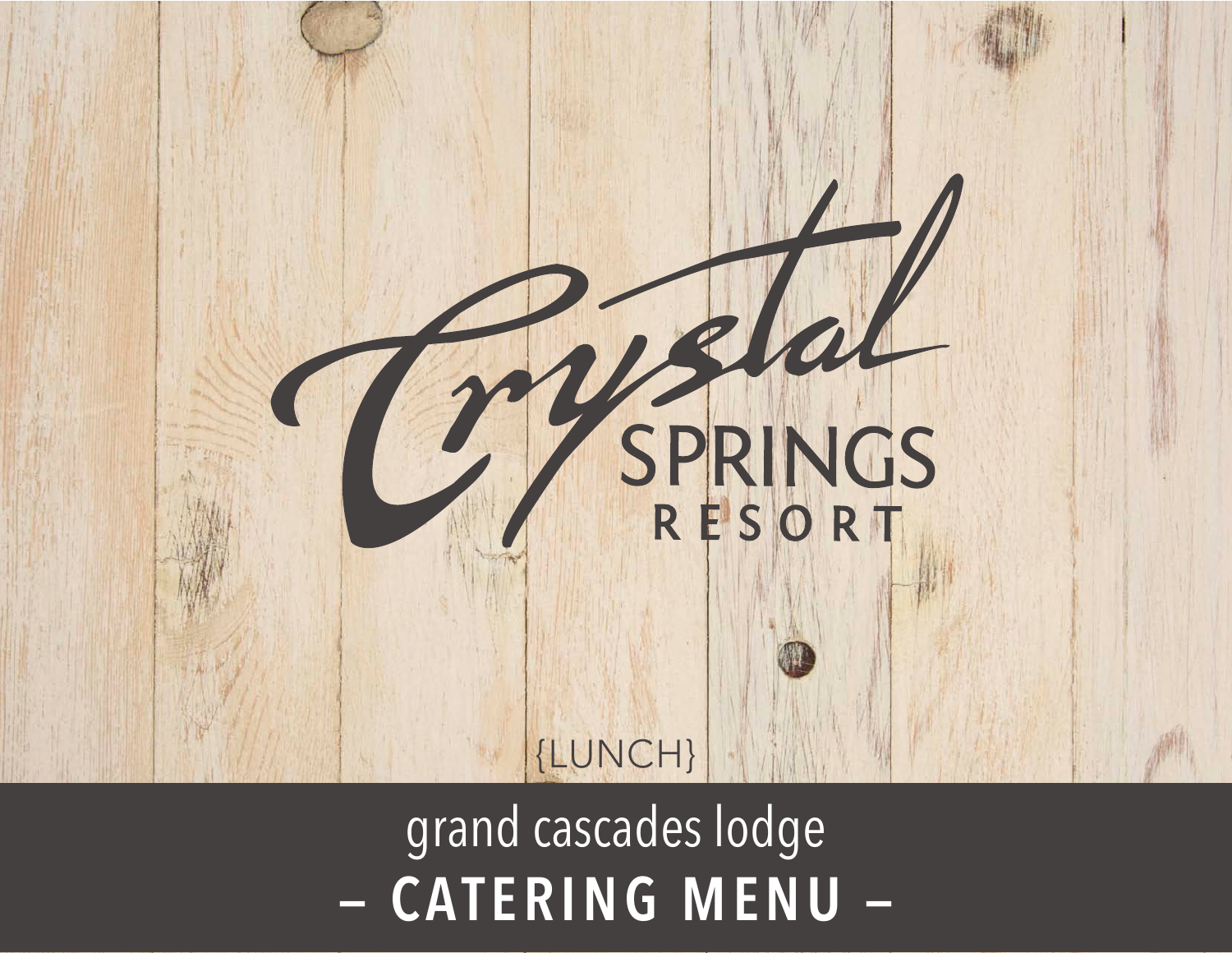# {LUNCH BUFFETS} A minimum of 15 guests is required.

### **ITALIAN MARKET \$38 Per Person**

**ORECCHIETTE PASTA** broccoli rabe, sausage, white bean

**RIGATONI PASTA** tomato sauce, eggplant, mozzarella

**BREADED CHICKEN CUTLET SLIDERS** tomato sauce, mozzarella

**BISTRO MEATBALLS** tomato sauce, basil

**SEASONAL GREEN VEGETABLES** roasted garlic, extra virgin olive oil

**RADICCHIO & ENDIVE SALAD** red onion, ricotta salata

**SWEETS**

**CANNOLI** 

**TIRAMISU**

#### **BAMBOO GARDEN \$34 Per Person**

**CHINESE CHICKEN & VEGETABLE SOUP**

**SZECHUAN BEEF & BROCCOLI**

**SWEET & SOUR CHICKEN**  peppers, onions, pineapple

**VEGETABLE FRIED RICE**

**SHRIMP LO MEIN**

**PORK & VEGETABLE EGG ROLLS**  hot mustard, duck sauce

**BABY BOK CHOY**  garlic & oyster sauce

**SWEETS FORTUNE COOKIES FRESH ORANGES PINEAPPLE CAKE**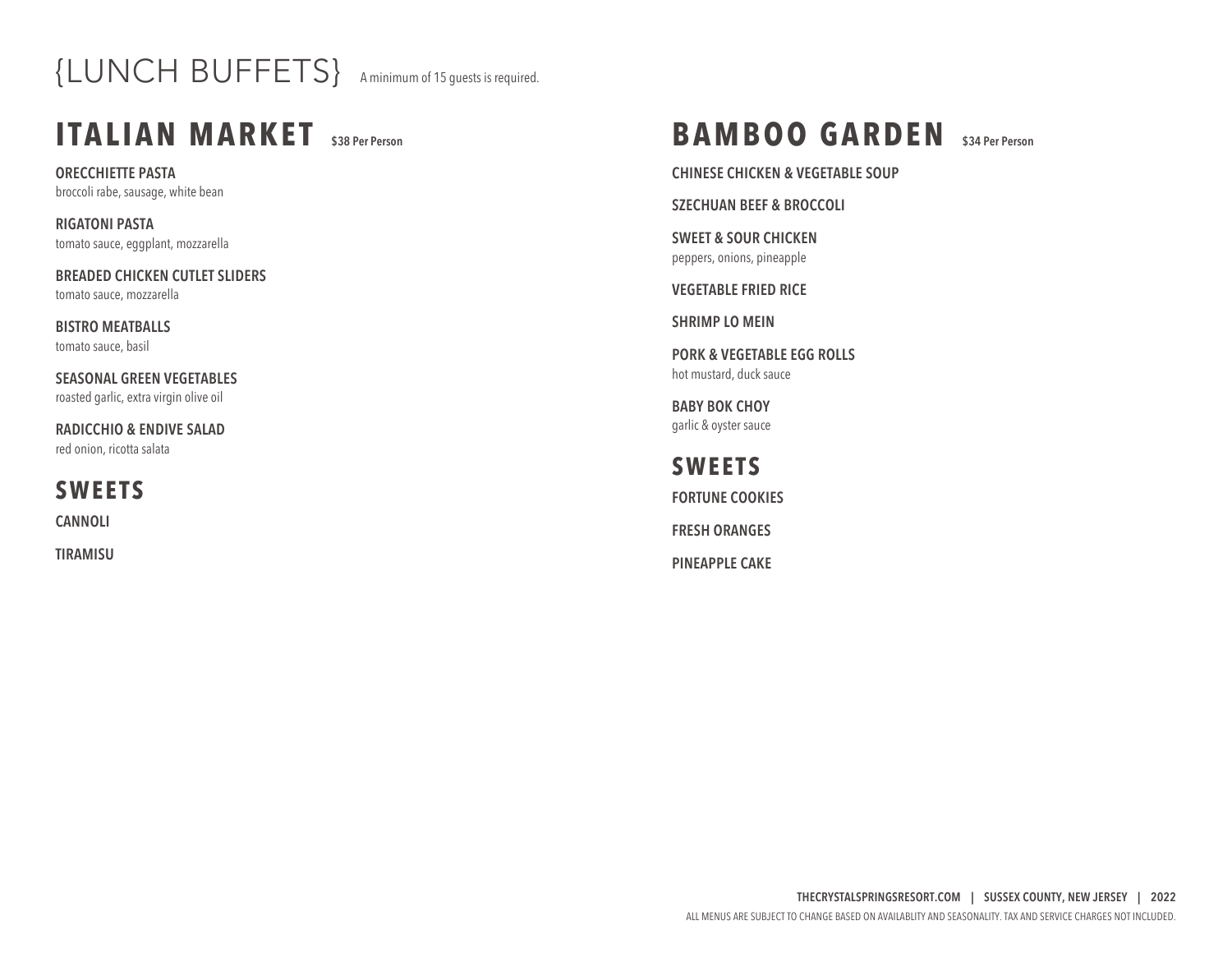{LUNCH BUFFETS} A minimum of 15 guests is required.

### **BAJA CANTINA** \$36 Per Person

**WARM FLOUR & CORN TORTILLAS FILLED BY GUESTS WITH SHRIMP, CHICKEN OR PORK CARNITAS** 

**TACO ACCOUTREMENTS:**

**PICO DE GALLO SLICED JALAPEÑO AVOCADO SALSA ROASTED CORN COTIJA CHEESE SHARP CHEDDAR**

**SHREDDED LETTUCE SOUR CREAM**

**BLACK BEANS**

**BRAISED TOMATILLO CHICKEN** poblano peppers, tomato rice

**HEIRLOOM TOMATO & WATERMELON SALAD** queso fresco, citrus vinaigrette

**STREET CORN** chipotle mayo, lime, cotija cheese, cilantro

#### **SWEETS**

**CHURROS** chocolate & dulce leche sauce

**TRES LECHE**

### **MEDITERANEAN MEZZE** \$38 Per Person

**LENTIL SOUP**

**FALAFEL SERVED IN A PITA** lettuce, tomato, hummus

**MOROCCAN-SPICED CHICKEN TAGINE**  olives, lemon, potatoes

**GRILLED CATCH OF THE DAY** warm farro greek salad

**HUMMUS, BABA GHANOUSH & YOGURT SAUCE** pita chips, vegetable crudité

**MARINATED OLIVES & VEGETABLES**

**TABBOULEH SALAD** bulgur wheat, mint, parsley, garlic, onions, peppers

**SAFFRON RICE**

**SWEETS SEASONAL FRESH FRUIT PISTACHIO BAKLAVA**

> **THECRYSTALSPRINGSRESORT.COM | SUSSEX COUNTY, NEW JERSEY | 2022** ALL MENUS ARE SUBJECT TO CHANGE BASED ON AVAILABLITY AND SEASONALITY. TAX AND SERVICE CHARGES NOT INCLUDED.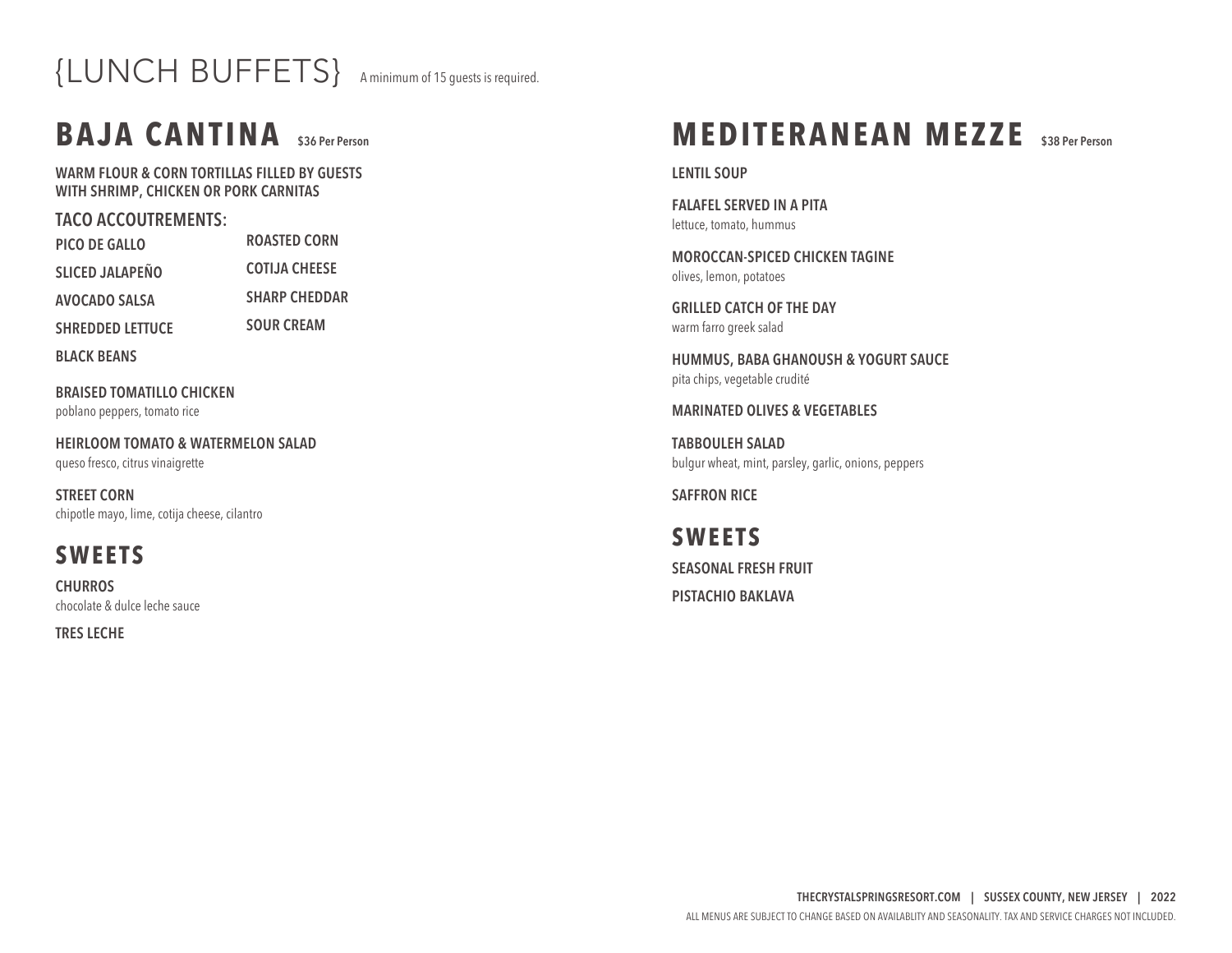# {LUNCH BUFFETS} A minimum of 15 guests is required.

#### **HIGH POINT BBQ**

**BLACKENED SALMON**  pineapple, avocado salsa

**JERK CHICKEN** wild rice pilaf, cilantro crème

**MIXED FARM GREENS** cherry tomato, assorted dressings

**CRUNCHY SHAVED VEGETABLE SLAW** creamy garlic dressing

**RED BLISS POTATO SALAD** whole grain vinaigrette, bacon, hard boiled eggs, capers

**BRAISED SAUSAGE** peppers, onions

**CORN BREAD** catskills honey butter

**SWEETS COOKIES & BROWNIES**

**WATERMELON**

### **THE SOUTHWESTERN** \$34 Per Person

**SHREDDED CHICKEN ENCHILADA SOUP**

**AVOCADO & TOMATO SALSAS** sour cream, crispy tortilla chips

**CHIPOTLE SALAD** shredded lettuce, black beans, charred corn

**GRILLED SHRIMP SKEWERS** chimichurri

**ROASTED PULLED PORK** herb, shallot mojo

**RICE PILAF**  peppers, onions, cilantro

**BRAISED WHITE BEANS**  swiss chard, roasted garlic

**SWEETS TRES LECHES**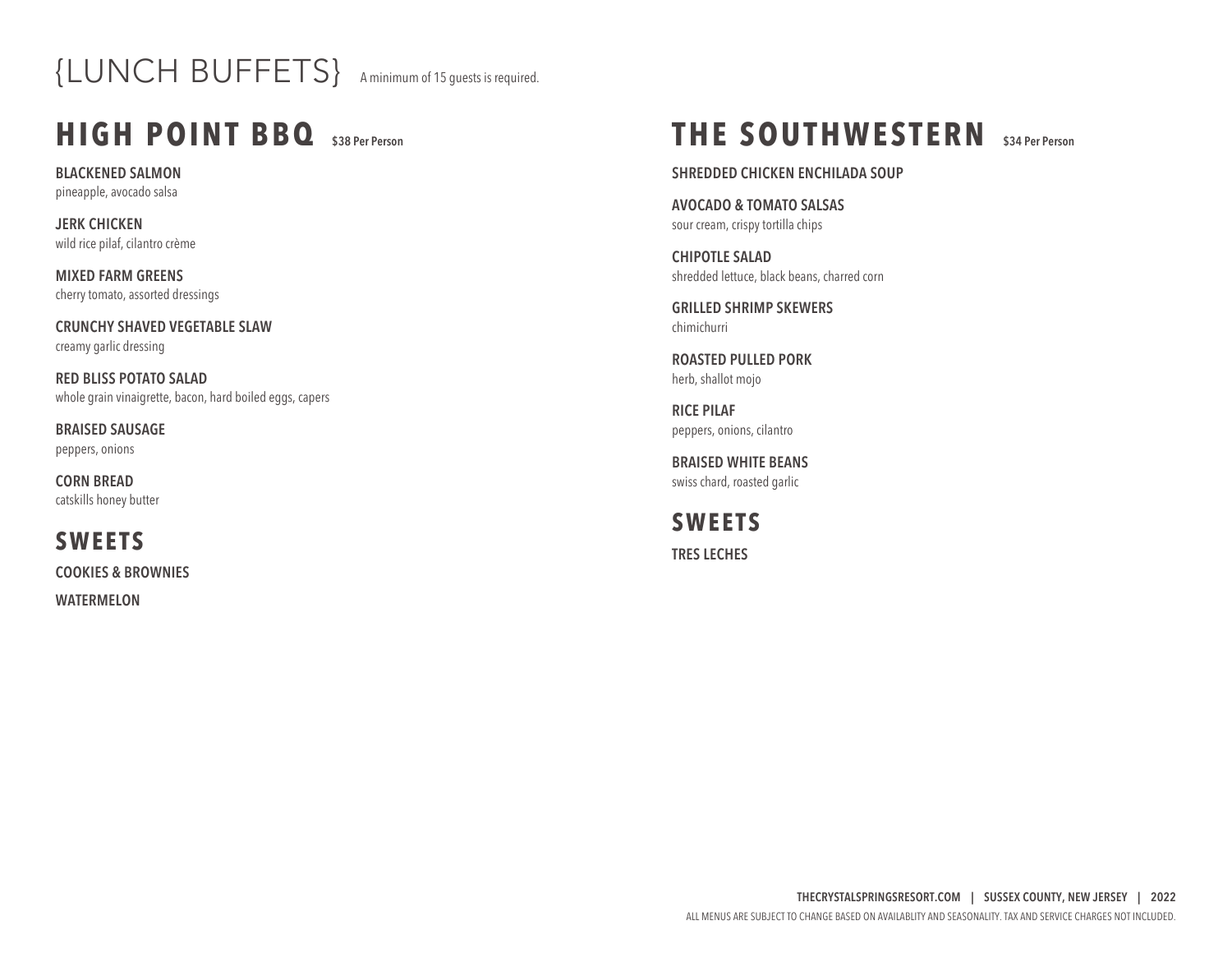

CORPORATE LUNCH DESIGNATIONS: Monday – The Italian Market Tuesday – Bamboo Garden Wednesday – Baja Cantina Thursday – Mediterranean Mezze Friday – High Point BBQ

#### **BUTCHER BLOCK \$32 Per Person**

#### **SANDWICH SHOP {CHOOSE THREE}**

**ITALIAN SUB** prosciutto, cheese, salami, tomato, lettuce, banana peppers

**SMOKED HAM OFF THE BONE** swiss cheese, sautéed onions, russian dressing

**GRILLED CHICKEN WRAP** feta, kalamata olives, tomato, tzatziki

**ROASTED CAULIFLOWER WRAP** tahini, chickpeas, shredded carrots, spinach

**MOZZARELLA PANINI**  roasted red peppers, fresh basil pesto

**GARDEN**  grilled vegetables, tomatoes, spanish roasted peppers, baby arugula, sundried tomato spread, sourdough bread

#### **SIDES {CHOOSE TWO}**

**ROASTED TOMATO SOUP** confit garlic, basil

**SIMPLE GREEN SALAD** shaved vegetables, citrus vinaigrette

**FARRO GREEK SALAD** peppers, tomato, kalamata olives, lemon & oregano vinaigrette

**FINGERLING POTATO SALAD** mustard mayo, bacon lardons, green onions

**MEDITERRANEAN PASTA SALAD**  olives, tomatoes, feta

**ROASTED BEET SALAD** goat cheese, baby arugula

**CHEESE TORTELLINI** pesto, fine herbs, parmesan, extra virgin olive oil **SWEETS** {CHOOSE TWO} **SEASONAL FRESH FRUIT COOKIES TRIPLE CHOCOLATE BROWNIES MINI CUPCAKES LEMON CHIFFON BITES NEW YORK STYLE CHEESECAKE**